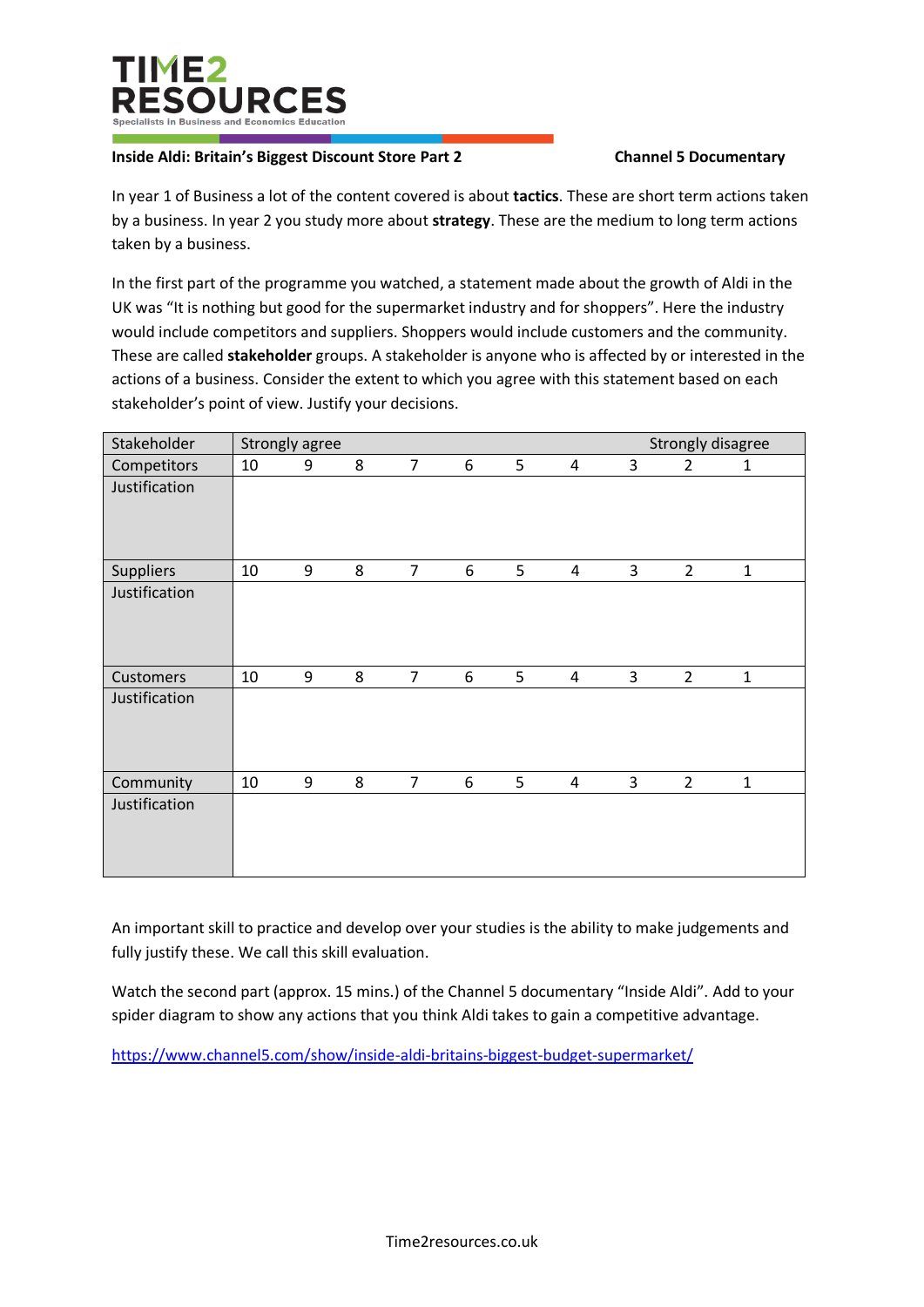

What evidence is there of Aldi successfully cutting costs and increasing efficiency?

A topic you will study in year 1 is **motivation**. Motivation is the reasons why people behave in the manner that they do. A business that can motivate the workforce is likely to gain a competitive advantage. Motivation can take the form of financial incentives e.g. bonuses and non-financial incentives e.g. increased responsibility.

What evidence is there of Aldi motivating its workforce?

Business is sometimes a power battle. Big businesses will use their power to influence suppliers. This can be in the form of forcing suppliers to offer lower prices or, in the video you have viewed, forcing suppliers to stop supplying products to a competitor.

\_\_\_\_\_\_\_\_\_\_\_\_\_\_\_\_\_\_\_\_\_\_\_\_\_\_\_\_\_\_\_\_\_\_\_\_\_\_\_\_\_\_\_\_\_\_\_\_\_\_\_\_\_\_\_\_\_\_\_\_\_\_\_\_\_\_\_\_\_\_\_\_\_\_\_\_\_\_\_\_\_\_ \_\_\_\_\_\_\_\_\_\_\_\_\_\_\_\_\_\_\_\_\_\_\_\_\_\_\_\_\_\_\_\_\_\_\_\_\_\_\_\_\_\_\_\_\_\_\_\_\_\_\_\_\_\_\_\_\_\_\_\_\_\_\_\_\_\_\_\_\_\_\_\_\_\_\_\_\_\_\_\_\_\_ \_\_\_\_\_\_\_\_\_\_\_\_\_\_\_\_\_\_\_\_\_\_\_\_\_\_\_\_\_\_\_\_\_\_\_\_\_\_\_\_\_\_\_\_\_\_\_\_\_\_\_\_\_\_\_\_\_\_\_\_\_\_\_\_\_\_\_\_\_\_\_\_\_\_\_\_\_\_\_\_\_\_

Why do big businesses have power?

**Ethics** is behaving in a way that is thought to be morally correct. To what extent do you think the big supermarkets behaved in an ethical manner when faced with the threat of Aldi entering their market?

\_\_\_\_\_\_\_\_\_\_\_\_\_\_\_\_\_\_\_\_\_\_\_\_\_\_\_\_\_\_\_\_\_\_\_\_\_\_\_\_\_\_\_\_\_\_\_\_\_\_\_\_\_\_\_\_\_\_\_\_\_\_\_\_\_\_\_\_\_\_\_\_\_\_\_\_\_\_\_\_\_\_ \_\_\_\_\_\_\_\_\_\_\_\_\_\_\_\_\_\_\_\_\_\_\_\_\_\_\_\_\_\_\_\_\_\_\_\_\_\_\_\_\_\_\_\_\_\_\_\_\_\_\_\_\_\_\_\_\_\_\_\_\_\_\_\_\_\_\_\_\_\_\_\_\_\_\_\_\_\_\_\_\_\_ \_\_\_\_\_\_\_\_\_\_\_\_\_\_\_\_\_\_\_\_\_\_\_\_\_\_\_\_\_\_\_\_\_\_\_\_\_\_\_\_\_\_\_\_\_\_\_\_\_\_\_\_\_\_\_\_\_\_\_\_\_\_\_\_\_\_\_\_\_\_\_\_\_\_\_\_\_\_\_\_\_\_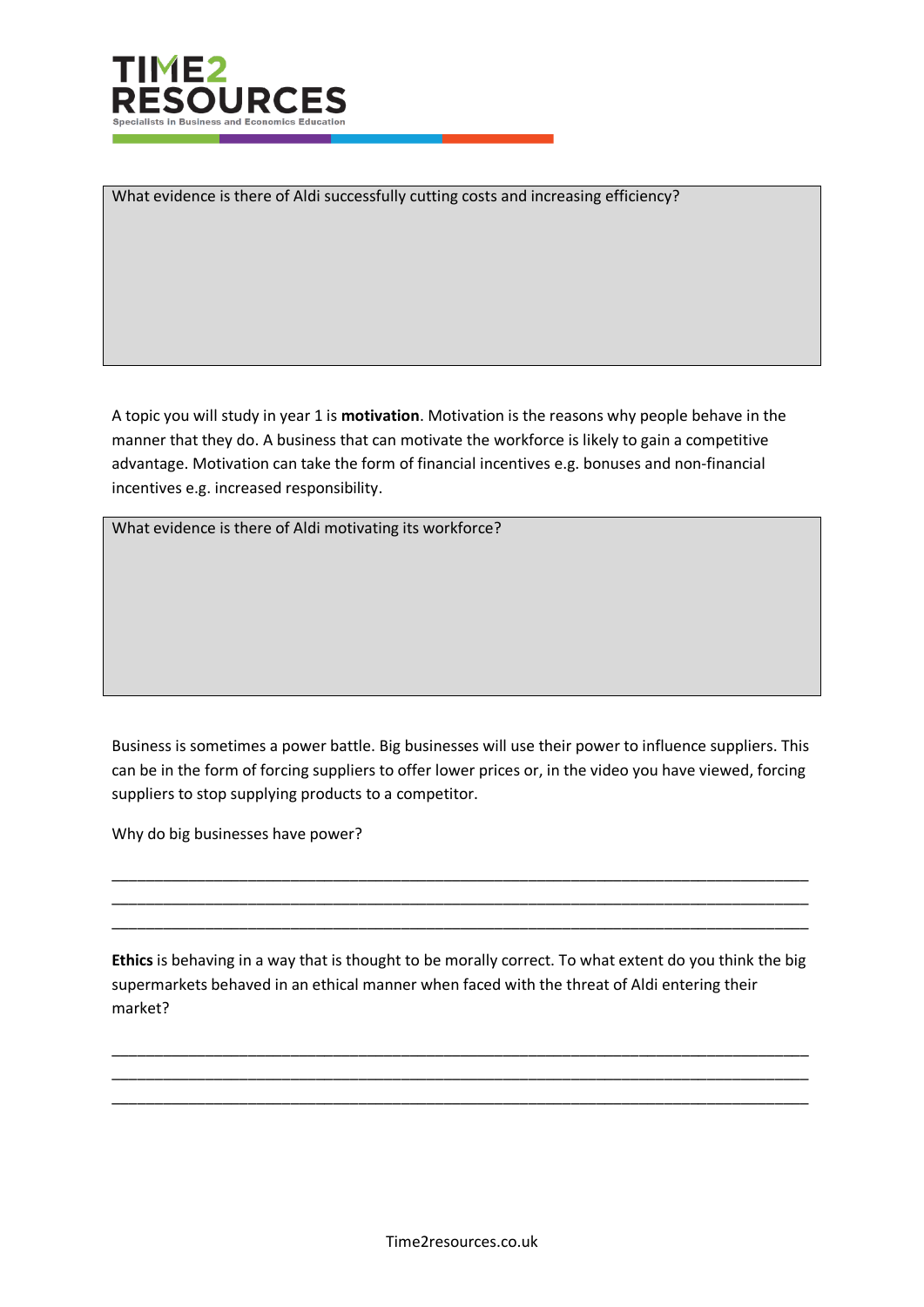

**Branding** is a promotional method that involves the creation of an identity for the business that distinguishes the business and its products from its competitors. How important is branding to you?

For each of the following products, rate how important brand is to you: 10 being I only ever buy one brand and 1 I will buy any brand. If you have a favourite brand what is it and why?

| <b>Product</b>       | Importance of brand 10 - 1 | What and why |
|----------------------|----------------------------|--------------|
| <b>Baked beans</b>   |                            |              |
| Cola drink           |                            |              |
| <b>Bottled water</b> |                            |              |
| Trainers             |                            |              |
| Chewing gum          |                            |              |
| Chocolate            |                            |              |
| Pens                 |                            |              |
| Note pads            |                            |              |
| <b>Batteries</b>     |                            |              |
| Smart phone          |                            |              |

How has Aldi challenged our perception of brands?